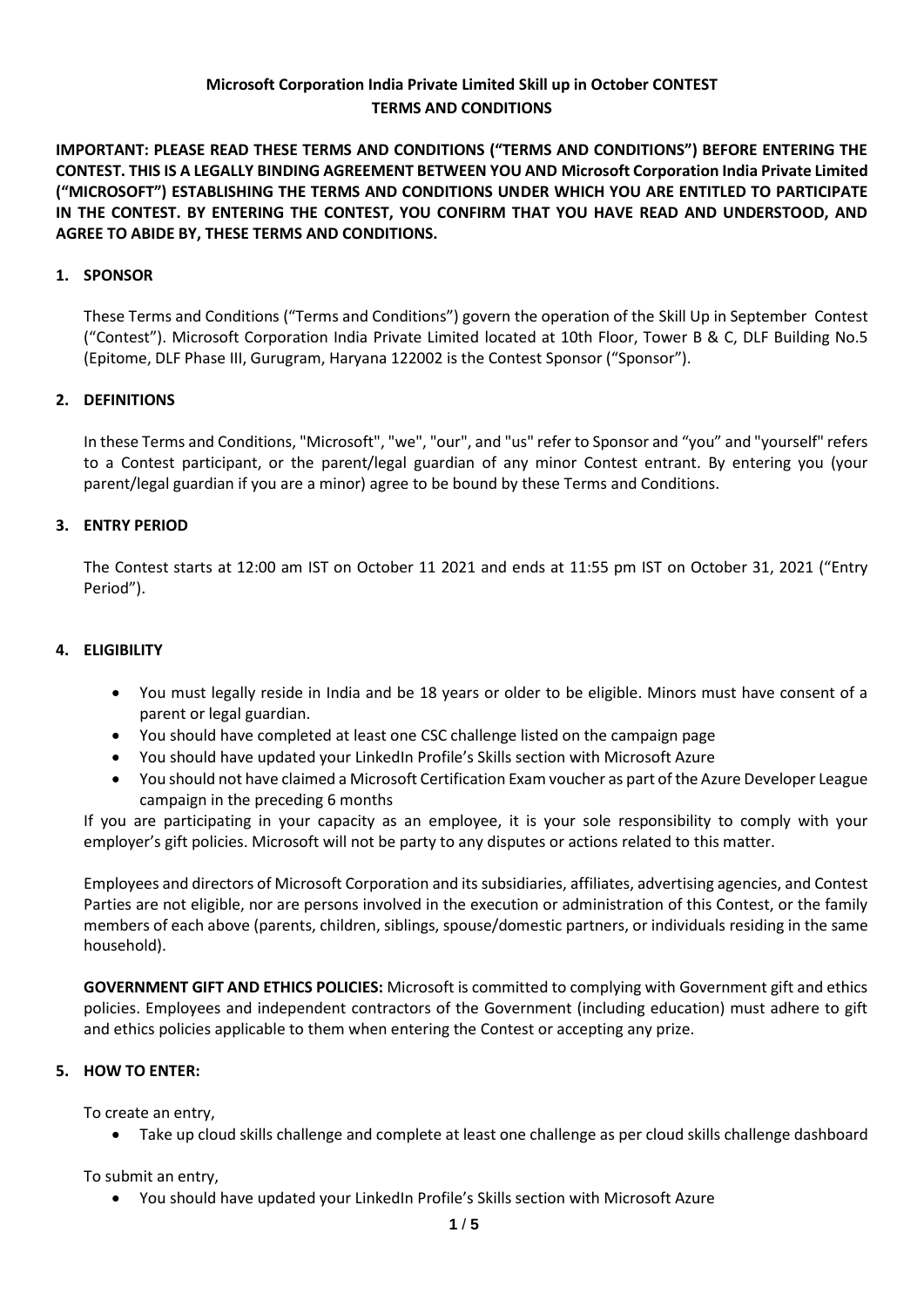- Submit your details on the campaign's landing page with LinkedIn profile URL
- The entry limit is one entry per person

We are not responsible for excess, lost, late, or incomplete entries. If disputed, entries will be deemed submitted by the authorized account holder of the email address, social media account, or other method used to enter.

## **6. ELIGIBLE ENTRY:**

To be eligible, an entry must meet the following content / technical requirements:

- Your entry must be your own original work; **and**
	- $\circ$  For Contests which require a video entry, please note the video must be solely your own work, including but not limited to, the actual filming, editing, graphic design, etc. of the video.
- Your entry cannot have been selected as a winner in any other contest; **and**
- You must have obtained all consents, approvals, or licenses required for you to submit your entry; **and**
- To the extent that entry requires the submission of user-generated contest such as software, photos, videos, music, artwork, essays, etc., entrants warrant that their entry is their original work, has not been copied from others without permission or apparent rights, and does not violate the privacy, intellectual property rights, or other rights of any other person or entity. You may include Microsoft trademarks, logos, and designs, for which Microsoft grants you a limited license to use for the sole purposes of submitting an entry into this Contest; **and**
- Your entry may NOT contain, as determined by us in our sole and absolute discretion, any content that is obscene or offensive, violent, defamatory, disparaging or illegal, or that promotes alcohol, illegal drugs, tobacco or a particular political agenda, or that communicates messages that may reflect negatively on the goodwill of Microsoft.

## **7. USE OF ENTRIES**

We are not claiming ownership rights to your Submission. However, by submitting an entry, you grant us an irrevocable, royalty-free, worldwide right and license to use, review, assess, test and otherwise analyze your entry and all its content in connection with this Contest and use your entry in any media whatsoever now known or later invented for any non-commercial or commercial purpose, including, but not limited to, the marketing, sale or promotion of Microsoft products or services, without further permission from you. You will not receive any compensation or credit for use of your entry, other than what is described in these Terms and Conditions. You consent to us doing (or omitting to do) any acts in respect of your entry which may otherwise constitute an infringement of your moral rights.

By entering you acknowledge that we may have developed or commissioned materials similar or identical to your entry and you waive any claims resulting from any similarities to your entry. Further you understand that we will not restrict work assignments of representatives who have had access to your entry and you agree that use of information in our representatives' unaided memories in the development or deployment of our products or services does not create liability for us under this agreement or copyright or trade secret law.

Your entry may be posted on a public website. We are not responsible for any unauthorized use of your entry by visitors to this website. We are not obligated to use your entry for any purpose, even if it has been selected as a winning entry.

#### **8. WINNER SELECTION AND NOTIFICATION**

Pending confirmation of eligibility, potential prize winners will be selected by Microsoft or their Agent or a qualified judging panel from among all eligible entries received based on the following judging criteria:

- Mention of Microsoft Azure skill in the LinkedIn profile's skill section
- Amongst the first 2000 valid entries for examination vouchers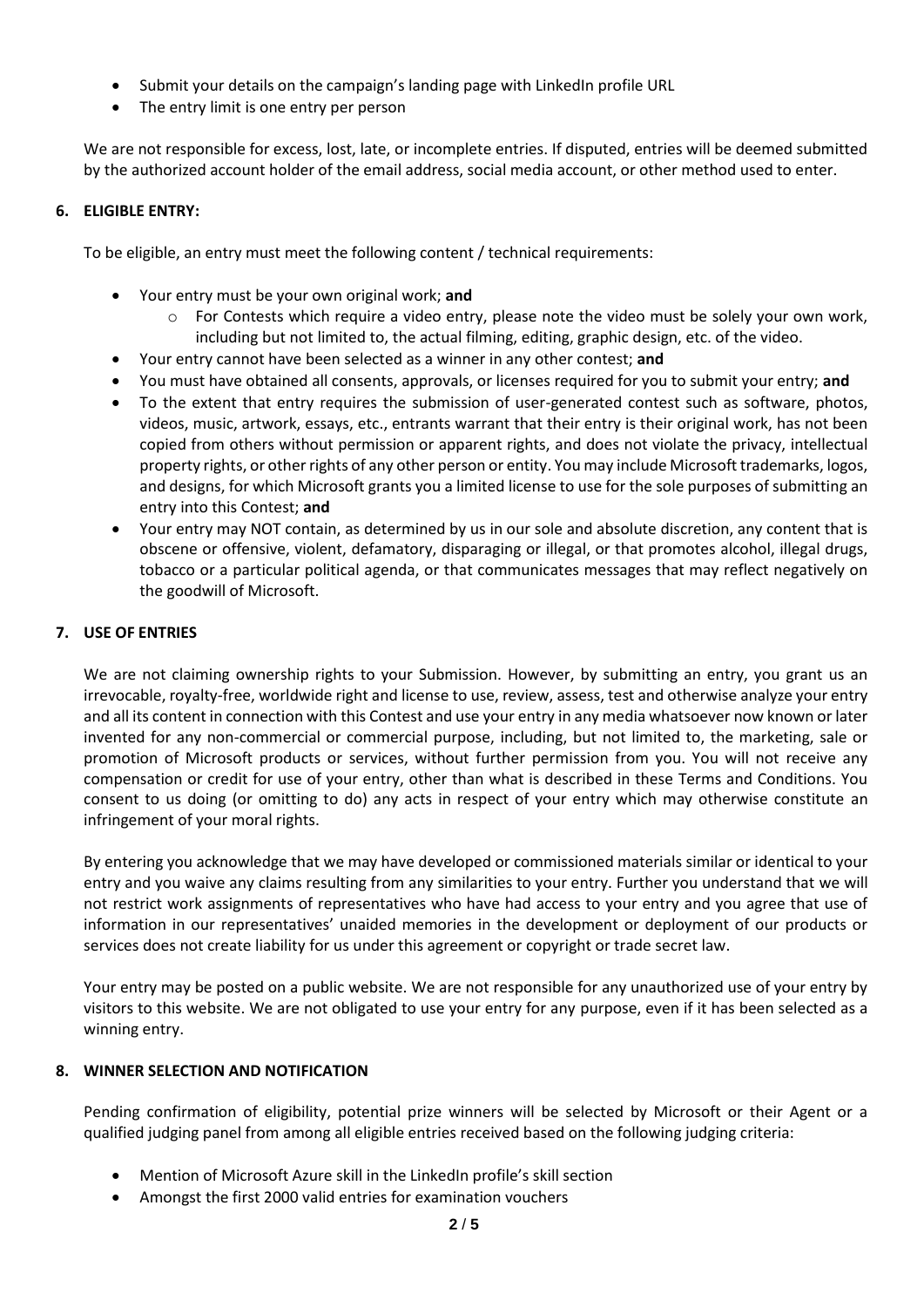• Winners will be selected from among all eligible entries received by 31 October 2021 for exam voucher following the Entry Period.

In the event of a tie between any eligible entries, an additional judge will break the tie based on the judging criteria described above. The decisions of the judges are final and binding. If we do not receive a sufficient number of entries meeting the entry requirements, we may, at our discretion, select fewer winners than the number of Contest Prizes described above. If public vote determines winners, it is prohibited for any person to obtain votes by any fraudulent or inappropriate means, including offering prizes or other inducements in exchange for votes, automated programs or fraudulent ID's. Microsoft will void any questionable votes.

Winners will be notified via the contact information provided during entry no more than 15 days following judging with prize claim instructions, including submission deadlines. If a selected winner cannot be contacted, is ineligible, fails to claim a prize or fails to return any forms, the selected winner will forfeit their prize and an alternate winner will be selected time allowing. If you are a potential winner and you are 18 years of age or older but are considered a minor in your place of legal residence, we may require your parent or legal guardian to sign all required forms on your behalf. Only three alternate winners will be selected, after which unclaimed prizes will remain unawarded.

## **9. PRIZES**

The following prizes will be awarded:

- One of 2000 Microsoft Certification Exam Vouchers with ARV value of 4800/ each.
- The Exam Vouchers are valid until December 31, 2021 and must be used to book your Microsoft Certification Exam before December 31, 2021. No extension will be granted, or new vouchers issued in lieu of expired vouchers

The ARV of prizes is subject to price fluctuations in the consumer marketplace based on, among other things, any gap in time between the date the ARV is estimated for purposes of these Terms and Conditions and the date the prize is awarded or redeemed. We will determine the value of the prize to be the fair market value at the time of prize award.

We will only award one prize(s) per person/company during the Entry Period. No more than the stated number of prizes will be awarded. No substitution, transfer, or assignment of prize permitted, except that Microsoft reserves the right to substitute a prize of equal or greater value in the event the offered prize is unavailable. Upon validation of the entry, Prizes will be sent no later than 15 days after winner selection. Prize winners may be required to complete and return prize claim and / or tax forms ("Forms") within the deadline stated in the winner notification. Taxes on the prize, if any, are the sole responsibility of the winner, who is advised to seek independent counsel regarding the tax implications of accepting a prize.

Microsoft accepts no responsibility for prizes damaged or lost in transit.

In the event the winner does not take an element of the prize at the time stipulated by Microsoft then that element of the prize will be forfeited by the winner and cash will not be awarded in lieu of that element of the prize.

By accepting a prize, you agree that Microsoft may use your entry, name, image and other details online and in print, or in any other media, in connection with this Contest without payment or compensation to you, except where prohibited by law.

#### **10. GENERAL CONDITIONS AND RELEASE OF LIABILITY**

To the maximum extent allowed by law, by entering you agree to release and hold harmless Microsoft and its respective parents, partners, subsidiaries, affiliates, directors, officers, employees and agents from any and all liability or any damage, loss, death or personal injury that may occur as a result of your participation in the Contest. You undertake to indemnify and keep Microsoft and its respective parents, partners, subsidiaries, affiliates,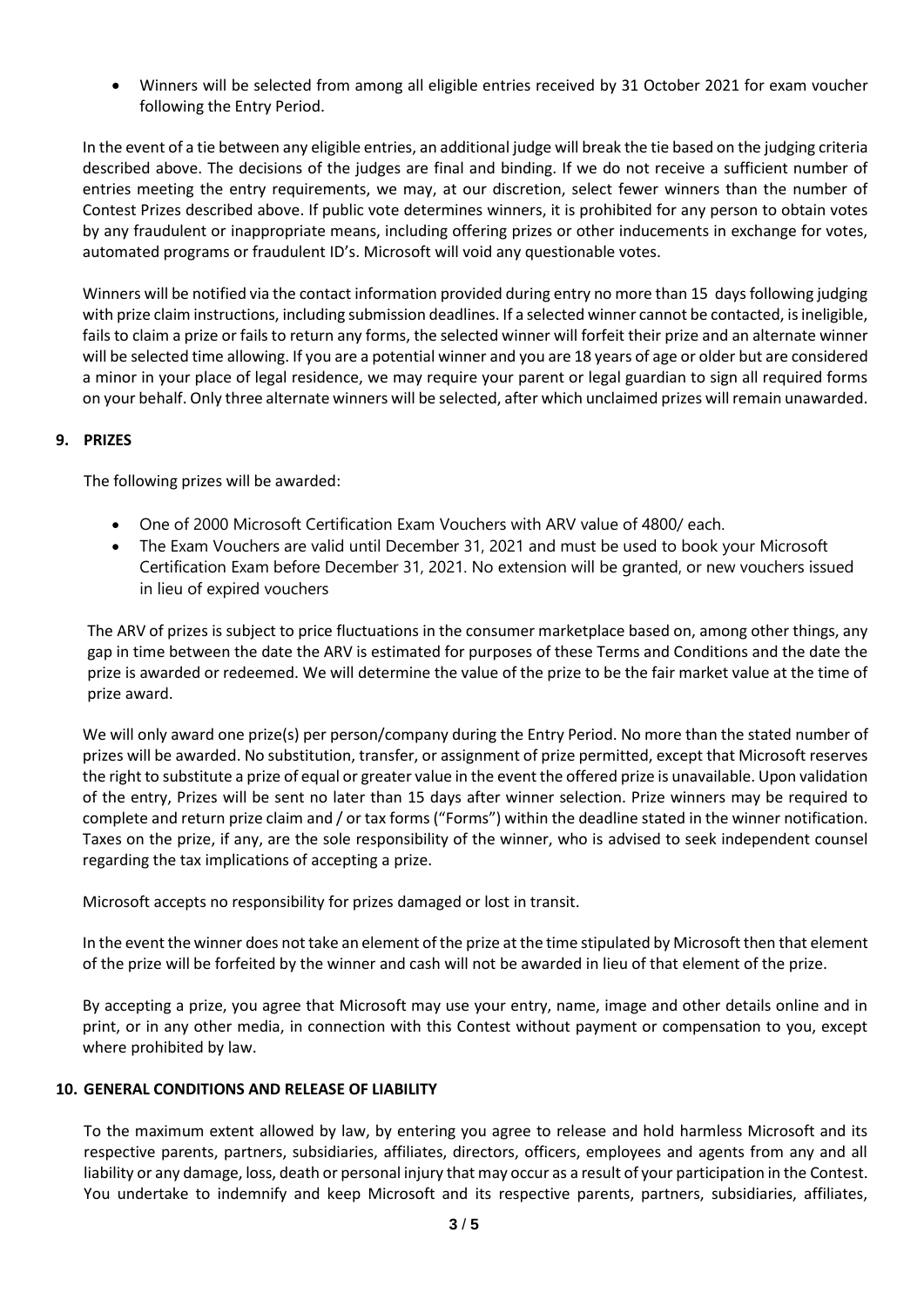directors, officers, employees and agents harmless and indemnified against any loss, damage, claims, costs and expenses which may be incurred or suffered by each or any of them due to your breach of any of these Terms and Conditions and/or arising from your participation in the Contest.

All local laws apply. The decisions of Microsoft are final and binding

We reserve the right to cancel, change or suspend this Contest for any reason, including cheating, technology failure, catastrophe, war or any other unforeseen or unexpected event that affects the integrity of this Contest, whether human or mechanical. If the integrity of the Contest cannot be restored, we may select winners from among all eligible entries received before we had to cancel, change or suspend the Contest. Violators will be prosecuted to the full extent of the law and may be banned from participation in future Microsoft Contests.

# **11. PRIVACY**

Details from all entries will be collected and used for the purposes of conducting this Contest (which may include disclosure to third parties for the purpose of processing and conducting the Contest) and for publicity purposes surrounding this Contest. The information submitted by you during the registration process or otherwise when participating in the Contest may include your email address, ID number and other personal information ("**Personal Information**"). By entering this Contest you consent to the use of your information as described. Except as provided elsewhere in these Terms and Conditions, your Personal Information will only be used by Microsoft in accordance with applicable data protection laws and regulations and Microsoft's privacy policy referred to below, for the purposes of administering your participation in the Contest. For more details on Microsoft's privacy policy, please see: [Microsoft Privacy Statement.](https://privacy.microsoft.com/en-us/privacystatement)

## **12. TAXES**

Taxes and other levies imposed by any relevant applicable government or tax authority, as well as other costs including insurance and incidental costs, that may be levied or incurred on the prizes shall be fully borne by the prize winner.

## **13. NO WARRANTIES**

To the maximum extent permitted by law:

- a. Microsoft and its agents or contractors (if any) that it may use in the execution and management of the Contest do not warrant or represent (either directly or indirectly):
	- a. That participation in and/or access to the whole or any part of the Contest, Contest materials, content, information and/or functions contained in them will be provided on an uninterrupted, timely, secure and error-free basis; or
	- b. That no computer viruses shall be transmitted or that no damage shall occur to your computer system as a result of any online activity of the Contest (if any).
- b. Any material downloaded or otherwise obtained through the Internet is done at your own discretion and risk, and you will be solely responsible for any damage to your computer system or loss of data resulting from such download.
- c. Microsoft does not warrant or make any representations regarding the use, validity, accuracy, or reliability of, or the results of the use of, or otherwise in respect of the materials on the contest site or any sites linked to the Contest site.

### **14. MICROSOFT'S IP RIGHTS NOT AFFECTED**